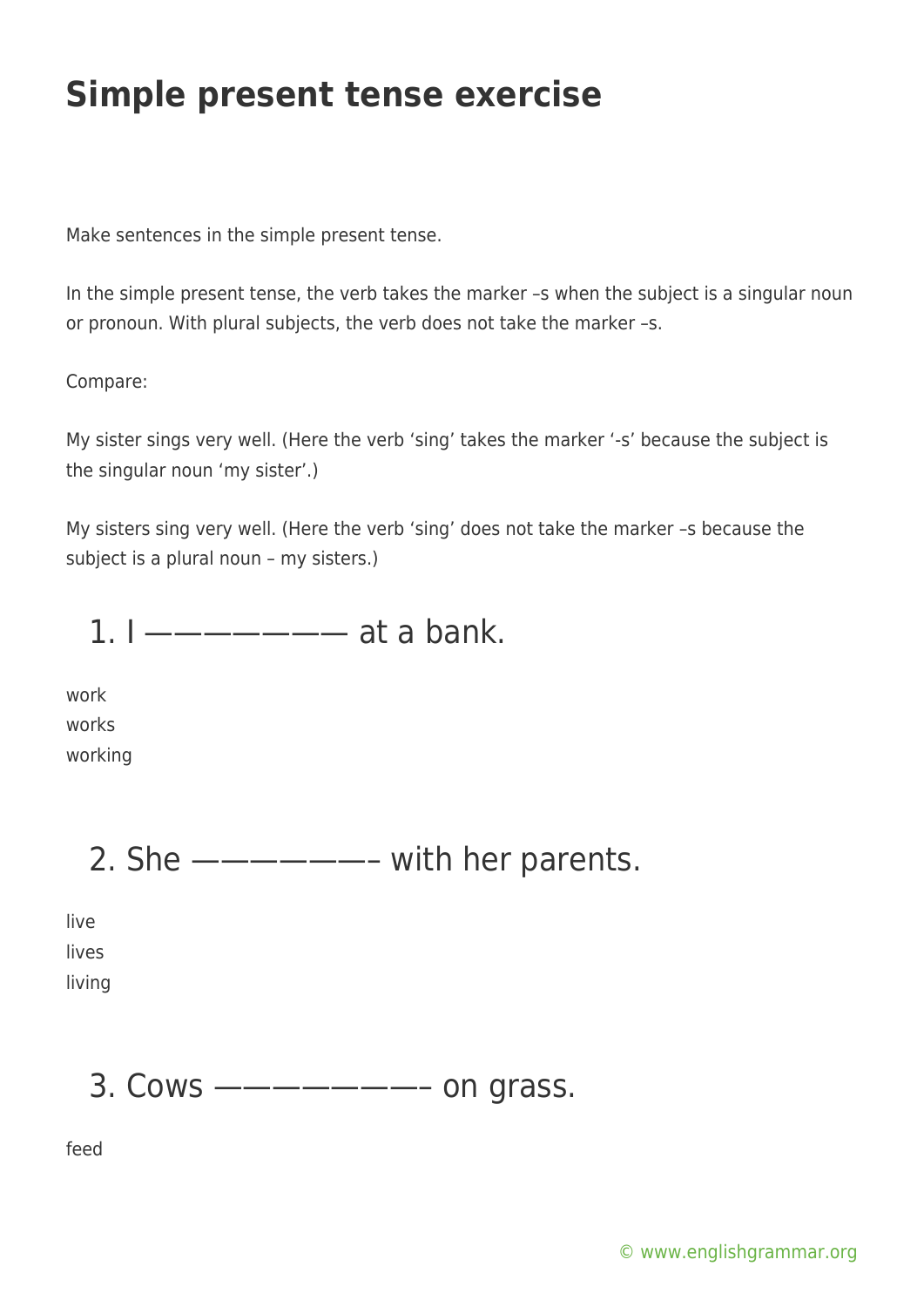feeds feeding 4. He ———————- a handsome salary. earn earns earning 5. Janet  $\frac{---}{---}$  to be a singer. want wants wanting 6. Emily ———————– delicious cookies. make makes making 7. Arti and her husband ——————- in Singapore. live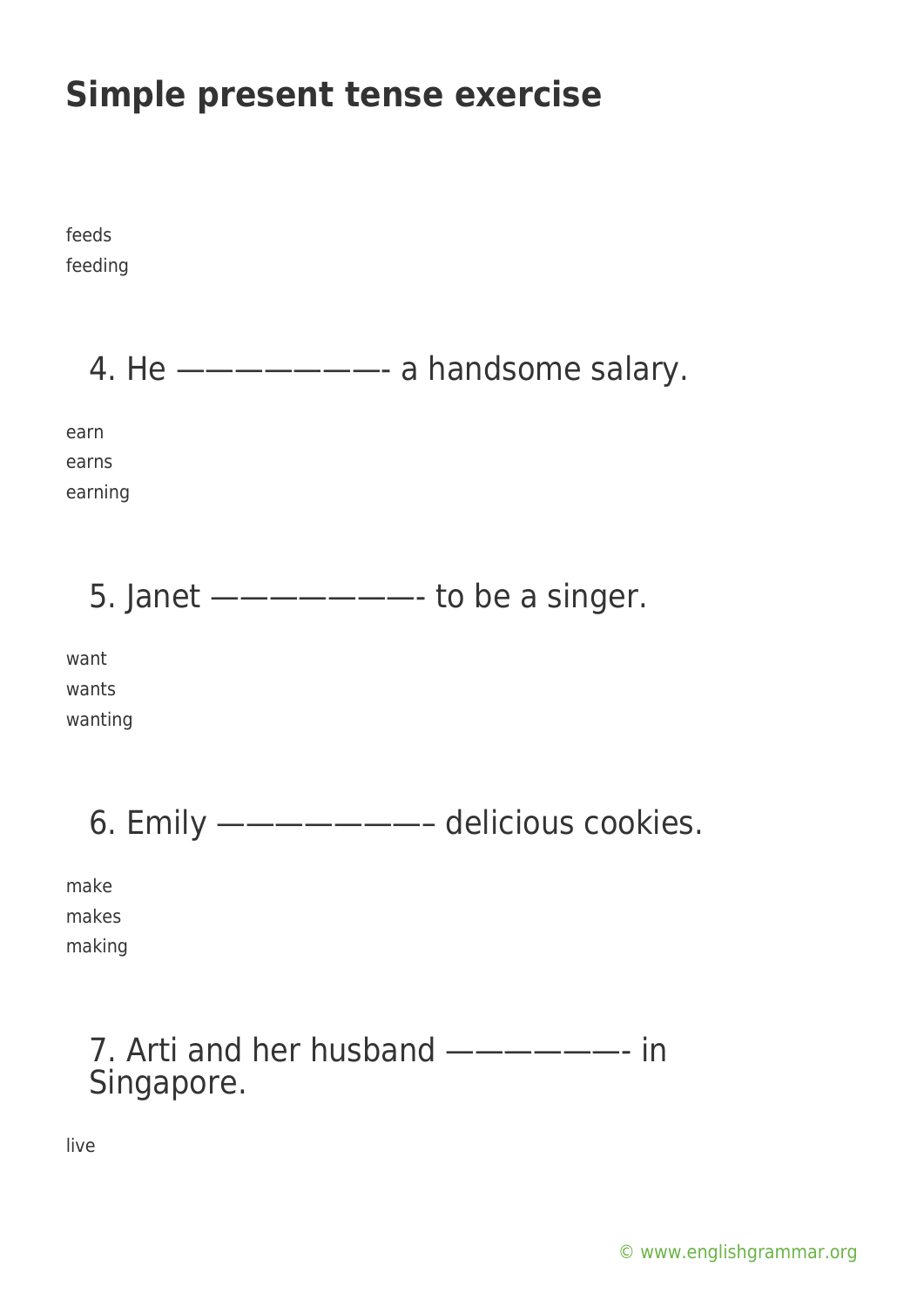lives living

> 8. Rohan and Sania ———————- to play card games.

like likes

liking

9. Sophia ————————– English very well.

speak speaks speaking

> 10. Martin ———————– for a walk in the morning.

go goes going

# 11. My grandfather -------- his pet dog.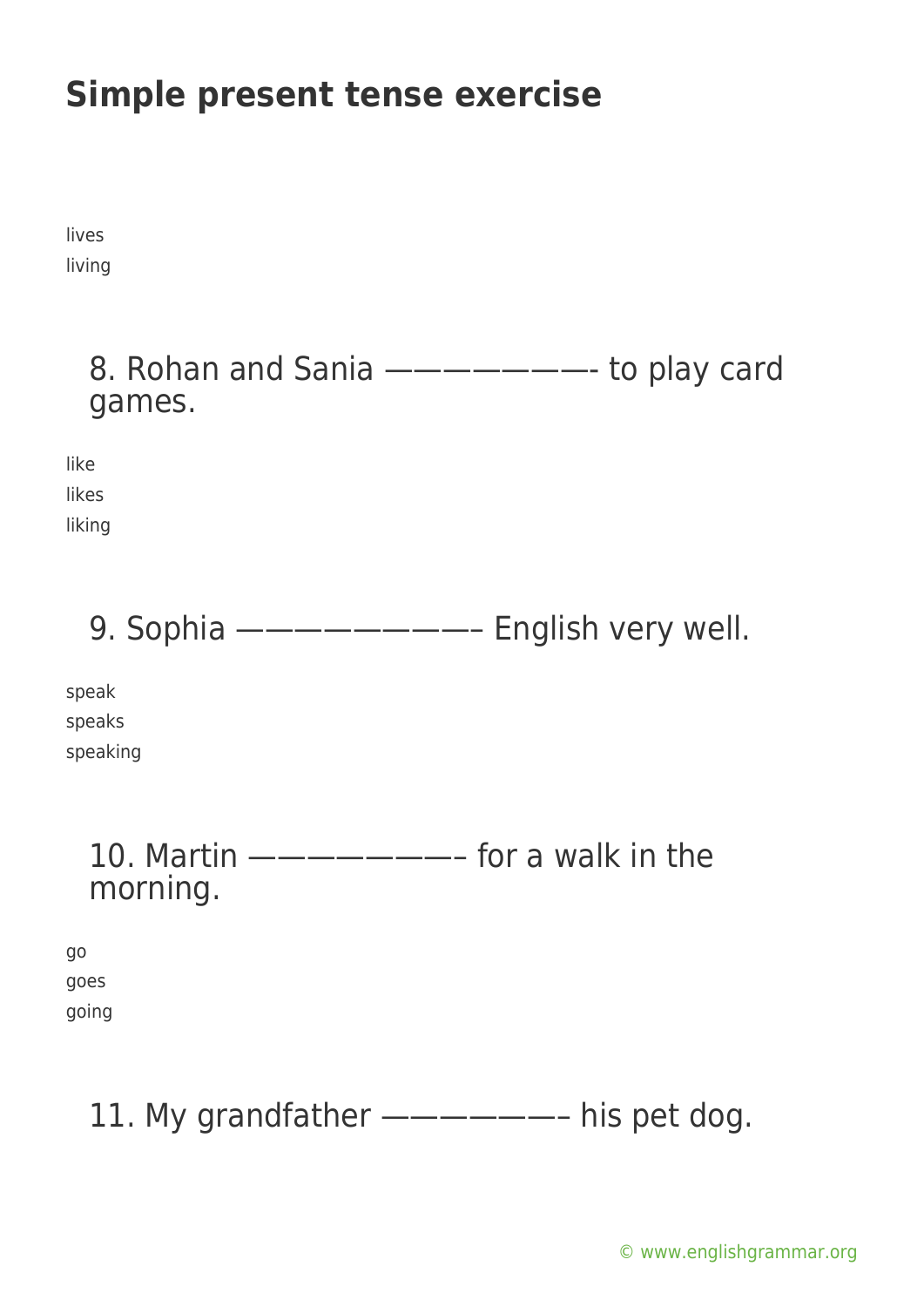adore adores adoring

### 12. Plants ———————– water and sunlight for making their food.

need needs needing

#### Answers

- 1. I work at a bank.
- 2. She lives with her parents.
- 3. Cows feed on grass.
- 4. He earns a handsome salary.
- 5. Janet wants to be a singer.
- 6. Emily makes delicious cookies.
- 7. Arti and her husband live in Singapore.
- 8. Rohan and Sania like to play card games.